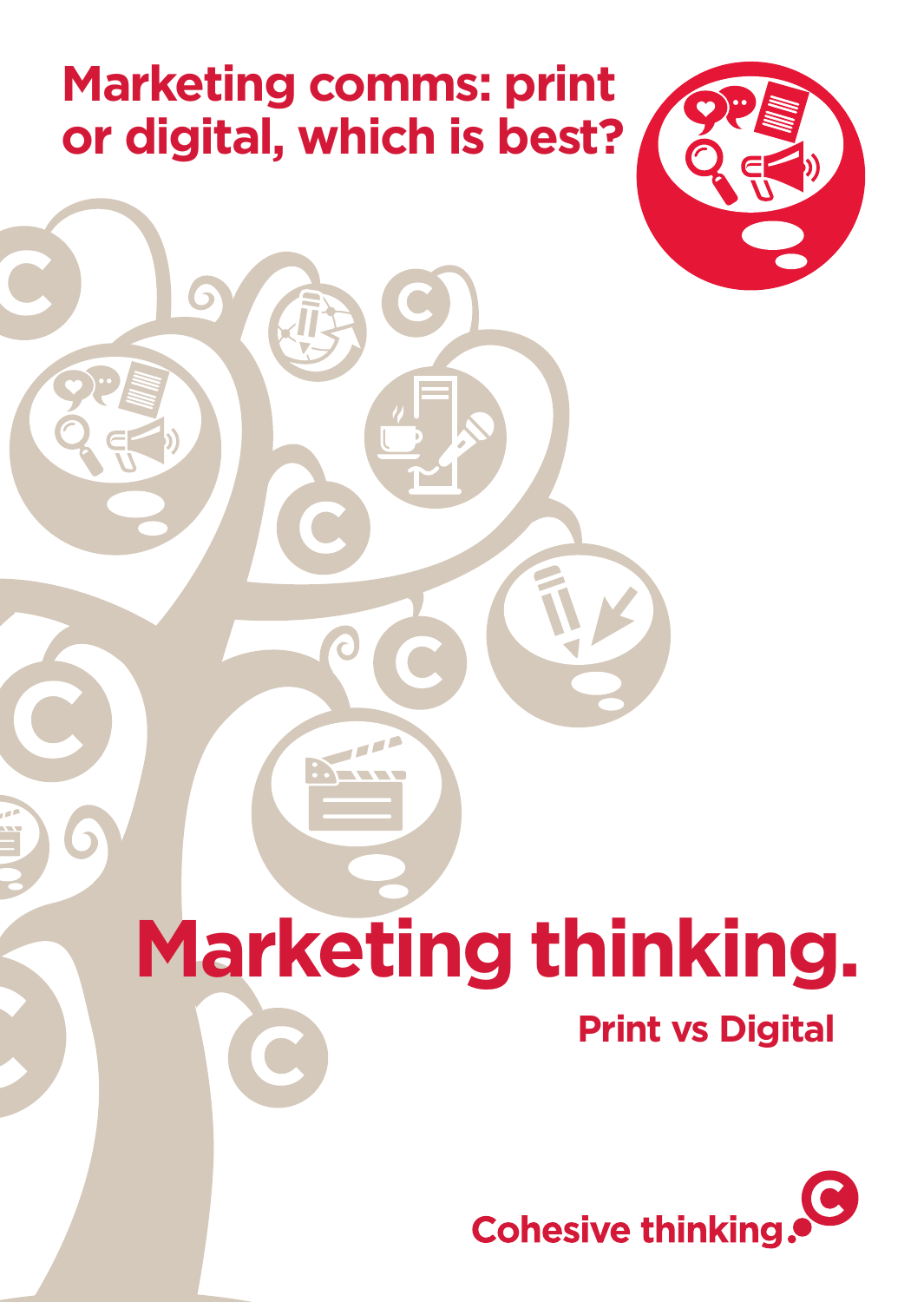#### **Saving money on marketing is prudent but it must be about spending your budget wisely.**

#### **So what are the differences?**

| <b>Print</b>                     | <b>Digital</b>                  |
|----------------------------------|---------------------------------|
| Offline                          | Online                          |
| Direct Mail                      | Email                           |
| Advertising                      | <b>SEO v PPC</b>                |
| <b>Brochure</b>                  | Website                         |
| Paid Newspapers and<br>Magazines | <b>Free Online Publications</b> |
| Advertorials / PR                | <b>Blogs/Online Editorials</b>  |
| Flyers                           | <b>QR Codes</b>                 |
| <b>Outdoor Posters</b>           | <b>Augmented Reality</b>        |

#### **[cohesivethinking.com](http://cohesivethinking.wordpress.com)**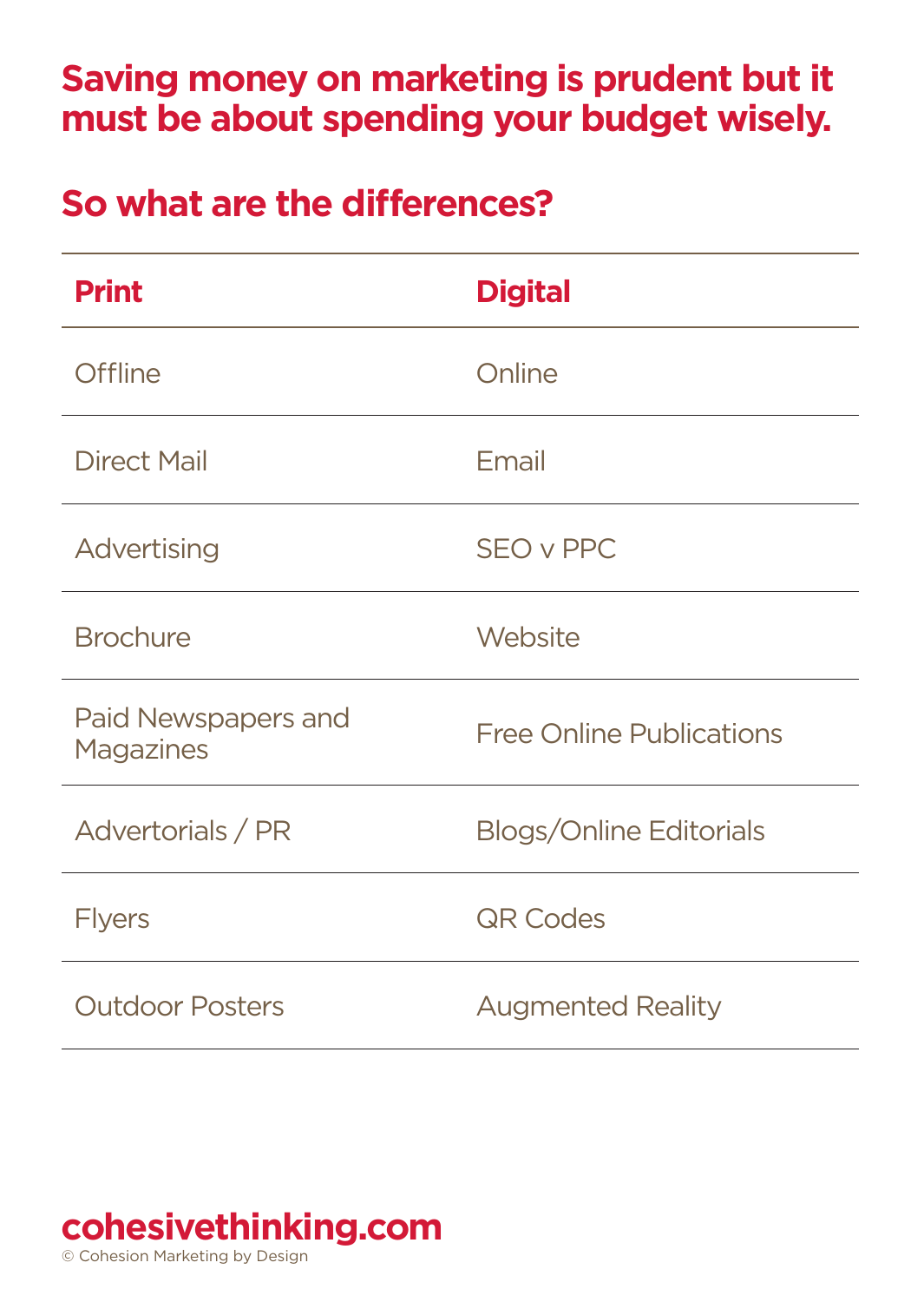#### **Prefer print?**

**Advertising:** print marketing usually refers to advertising space in newspapers, magazines, newsletters.

**Distribution:** printed materials intended for distribution include direct mail such as postcards, brochures, letters, and flyers.

**Physical:** printed materials makes a brand 'real'; receiving a leaflet is not easily missed, it resonates professionalism.

**Print run:** printing 1000s of leaflets can be costly, but it depends on size and some quantities are more economical than others.

**Engagement:** an advert in a magazine or a flyer through your door requires physical interaction to ignore a message; you've got their attention, it can't be deleted.

**Memorable:** even putting a leaflet or letter in the bin means you've seen it. A strong message will stick with you even if you recycle it.

**Size:** print offers flexibility in format, one size does not fit all, but if carefully chosen for your target it can reap rewards, i.e. A4 brochure, pocket sized die-cut flyer, high street poster.

**Design:** printed material needs to stand out, be bold and creative and on-brand, so smart design is essential.

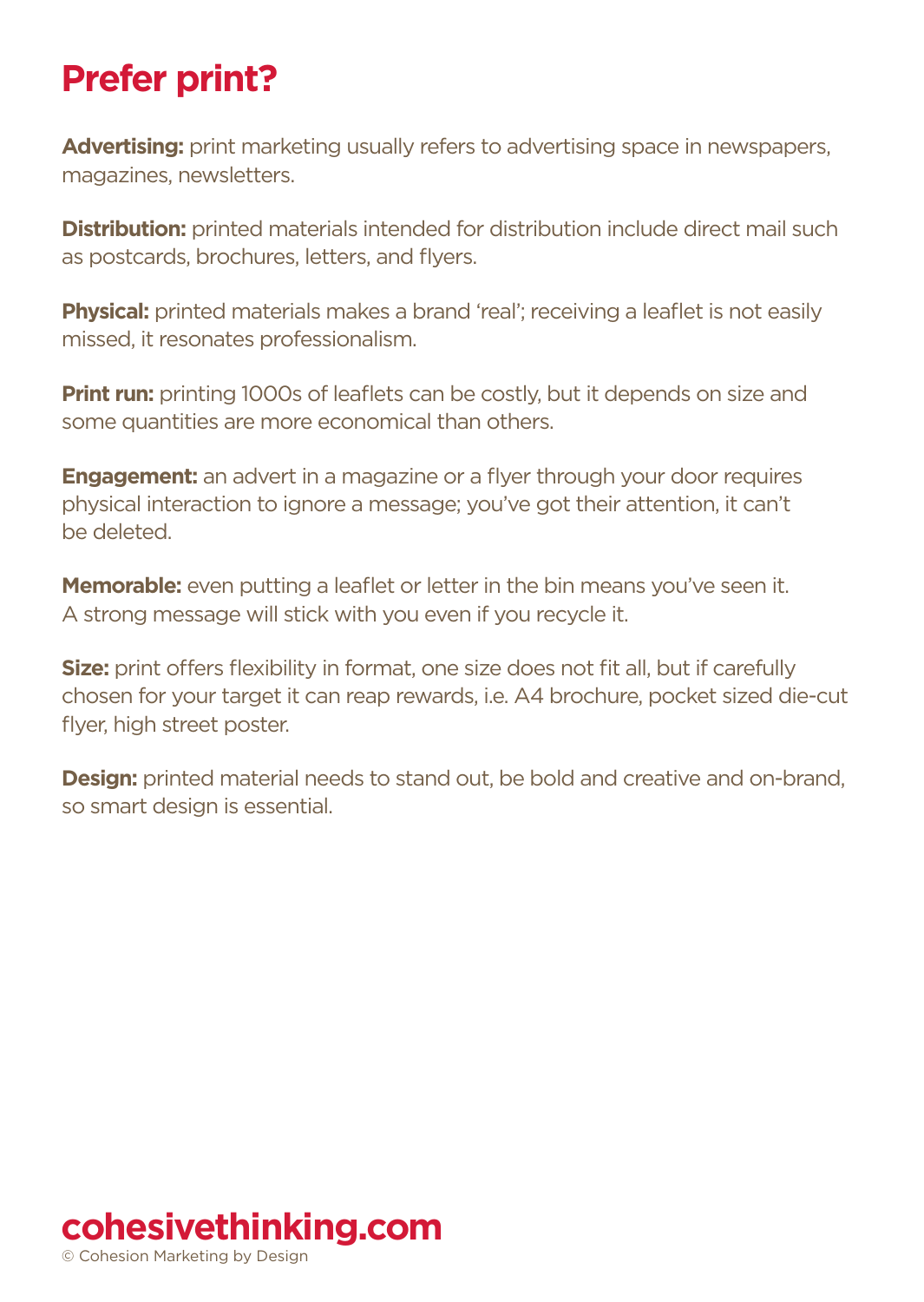### **Going digital**

**Cost-effective:** often digital can be cheaper and easier, plus sending an e-newsletter is incredibly simple and relatively inexpensive.

**Flexible:** you don't need an agency's help once the template is set up, you can adapt it to suit your needs and continue to save costs.

**Segmentation:** target different types of customer through email campaigns. tailor news to their specific interests, age groups or location.

**ROI:** personalise adverts and measure who has seen it, even down to the most responsive day or time to improve and tailor future campaigns.

**Content:** the title needs to grab your attention, have the right tone-of-voice, so clever content can be crucial to secure a positive response.

**Compatible:** digital media must be compatible on all platforms (desktop, tablet, mobile) to ensure consistency of brand messaging.

**Social media:** choose the right channel for the right content, for example many readers prefer scouring social media to browsing the digital versions of conventional papers and magazines.

**Personal:** fine tune your call to action, by including personalised URLs you can usually see a boost in response rate of 3 to 5 times.

**Interactive:** 75% of journalists say they want a video in their online press release, so give them an opportunity to see and hear what they want.

**Analytics:** use them to your advantage and continually track effectiveness to adapt your campaigns to improve conversions to sales.

#### **[cohesivethinking.com](http://cohesivethinking.wordpress.com)**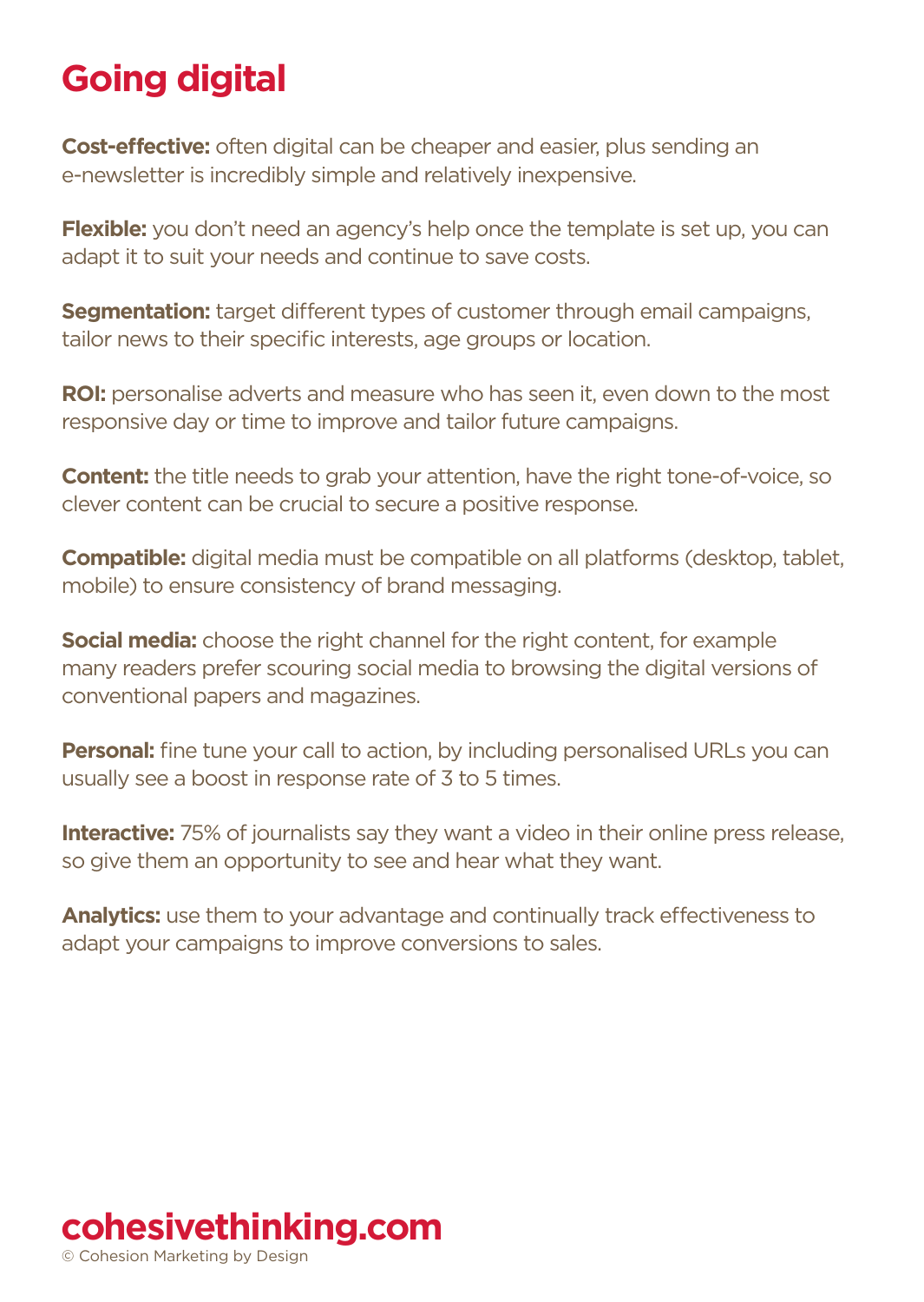#### **Physical meets digital**

**Transparent messaging: throughout the integrated offline/online journey have** strong a call-to-action which is a 'meaningful' offer to your audience.

**Stand out:** have clear visual connection between and across all channels.

**Clear target:** drive prospects to respond from offline to online, it's more responsive and trackable.

**Adaptable:** ensure both print and digital media can be customised and personalised.

**QR codes:** use on leaflets, it blurs the line between offline and online encouraging a higher conversion to your website and can help manage the success of a printed campaign.

**Augmented Reality:** requires a bigger budget, a reader can upload their app to scan a flyer and it bursts into life, with clickable content.

**USB webkeys:** a paper webkey is dynamic print media-to-web tactical solution. It can be printed and programmed to track its success rate. They are particularly successful where there is a need for code compliant print material.